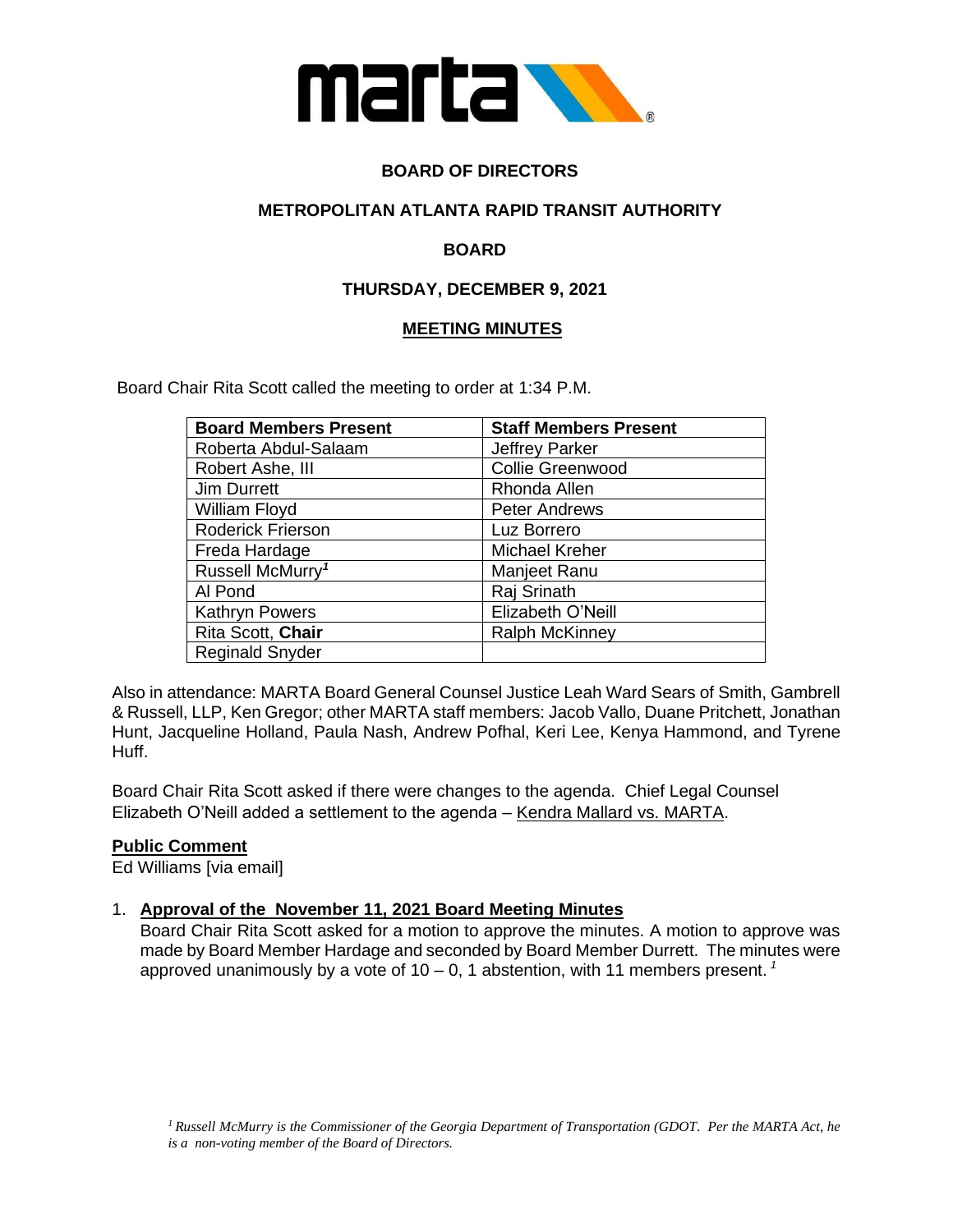2. Resolution Authorizing the Issuance, Sale, Execution and Delivery of MARTA Sales Tax Revenue Bonds, Federally Taxable Refunding Series 2021D (Green Bonds) and Tax-Exempt Refunding Series 2021 E-1 and E-2 (Green Bonds)

Board Chair Scott asked for a motion to approve the resolution. A motion to approve was made by Board Member Durrett, seconded by Board Member Hardage. The resolution was approved 10 – 0, 1 abstention, with 11 members present. *<sup>1</sup>*

The Board meeting ended at 1:36 P.M. to re-enter Executive Session for real estate and litigation.

Board Chair Rita Scott called the Board meeting to order at 2:22 P.M.

#### **Public Comment**

Dalvin Drummonds [in person]

### 3. **External Relations Committee Report**

Committee Chair Ashe reported that the Committee met on Friday, November 19, 2021 and received the following briefings:

- a. 2022 State Legislative Preview
- b. Media Impressions for July October 2021

#### 4. **Audit Committee Report**

Committee Chair Hardage reported that the Committee met on Friday, November 19, 2021 and received the following briefings:

- a. MARTA Annual External Financial Audit for FY21
- b. Internal Audit Activity

#### 5. **Planning and Capital Programs Committee Report**

Committee Chair Pond reported that the Committee met on Thursday, November 18, 2021 and approved the following resolutions:

- a. Resolution of the MARTA Board of Directors Authorizing the General Manager/Chief Executive Officer to Enter into an Intergovernmental Agreement (IGA) with the Atlanta-Region Transit Link Authority (ATL) for a Planning Study for a Potential Top End I-285 Bus Rapid Transit Project
- b. Resolution of the MARTA Board of Directors Authorizing the General Manager/Chief Executive Officer to enter into a Memorandum of Understanding (MOU) with the Atlanta-Region Transit Link Authority (ATL), Cobb County, Gwinnett County, the Georgia Department of Transportation and the Atlanta Regional Commission to Set Forth the Terms of Funding and Collaboration for a Planning Study for a Potential Top End I-285 Bus Rapid Transit Project
- c. Resolution Approving Clayton/Southlake Bus Rapid Transit Project Locally Preferred Alternative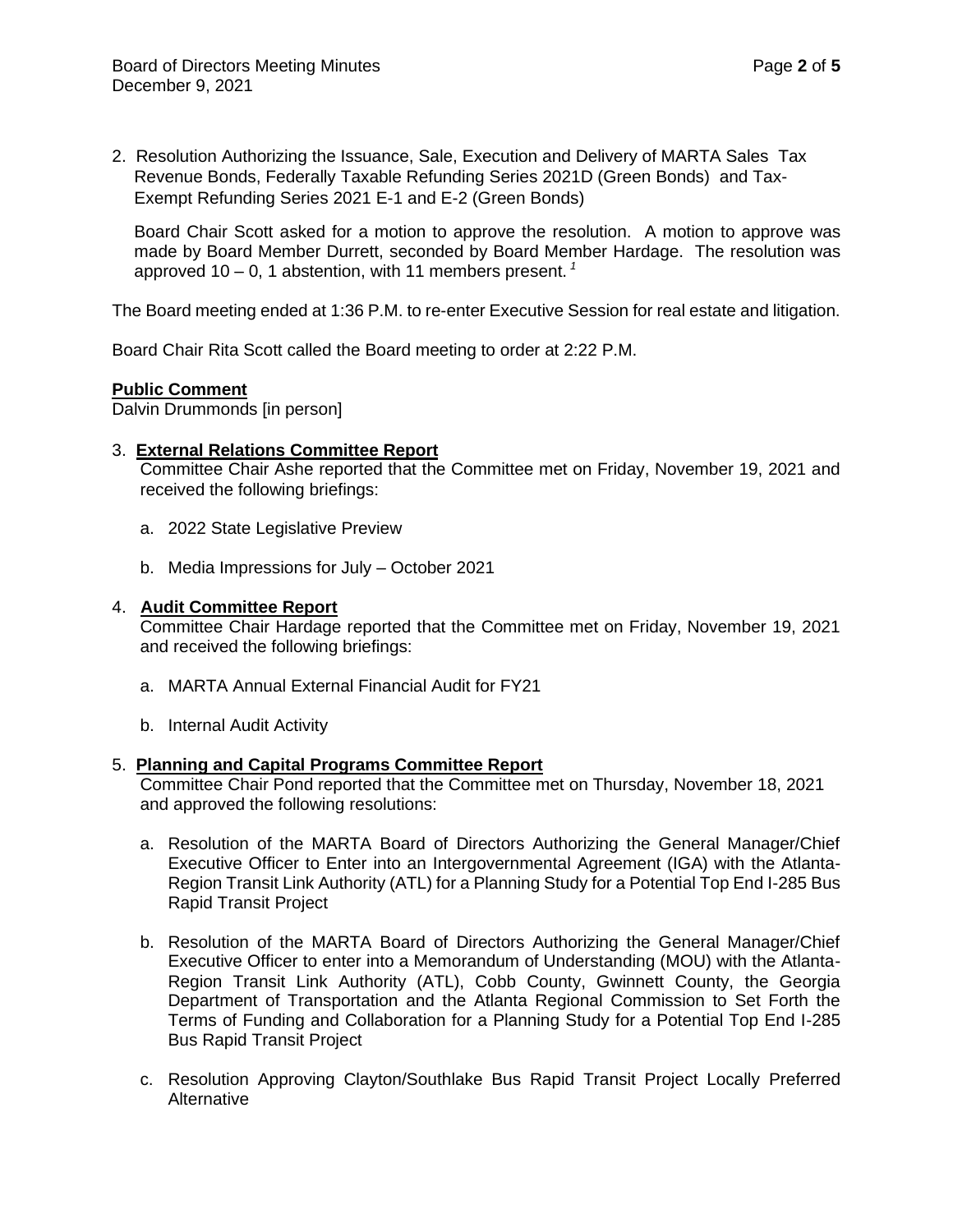Committee Chair Pond requested approval of the resolutions, seconded by Board Member Durrett. The resolutions were approved unanimously by a vote of  $10 - 0$ , 1 abstention, with 11 members present. *<sup>1</sup>*

### 6. **Operations & Safety Committee Report**

Committee Vice-Chair Abdul-Salaam reported that the Committee met on Thursday, November 18, 2021 and approved the following resolution:

a. Resolution Authorizing the Award of a Contract for the Procurement of Removal and Disposal of Industrial Wastewater and Sludge from Various MARTA Facilities, IFB B48661

Committee Vice-Chair Abdul-Salaam requested approval of the resolution. The resolution was approved unanimously by a vote of  $10 - 0$ , 1 abstention, with 11 members present.<sup>1</sup>

Committee Vice-Chair Abdul-Salaam reported that the Committee received the following briefing:

b. Demand Response Pilot

### 7. **Business Management Committee Report**

Committee Chair Frierson reported that the Committee met on Thursday, November 18, 2021 and approved the following resolutions:

- a. Resolution Authorizing the Renewal of MARTA's Excess Property and Liability Insurance Programs for 2022
- b. Resolution Authorizing the Award of Armed Security Guard Coverage for Revenue Operations, IFB B48759
- c. Resolution Authorizing the Award of a Contract for Authority-Wide Voice, Internet and Data Telecommunications Services, RFPP P49945
- d. Resolution Authorizing a Contract for the Procurement of WI-FI Data Telecommunication Services for MARTA Buses, Rail Cars and Other Equipment, RFPP P49944
- e. Resolution to Modify Microsoft License Enterprise Agreement, B48124
- f. Resolution Authorizing a Cost-of-Living Adjustment (COLA) for the Retirees and DROP Participants of the MARTA Non-Represented Pension Plan
- g. Resolution Authorizing the Award of a Contract for Full Line Banking, RFP P46375

Committee Chair Frierson requested approval of the resolutions, seconded by Board Member Durrett. The resolutions were approved unanimously by a vote of  $10 - 0$ , 1 abstention, with 11 members present. *<sup>1</sup>*

Committee Chair Frierson reported that the Committee received the following briefings:

h. Green Bond Refunding - Bond Series 2021D, E-1, E-2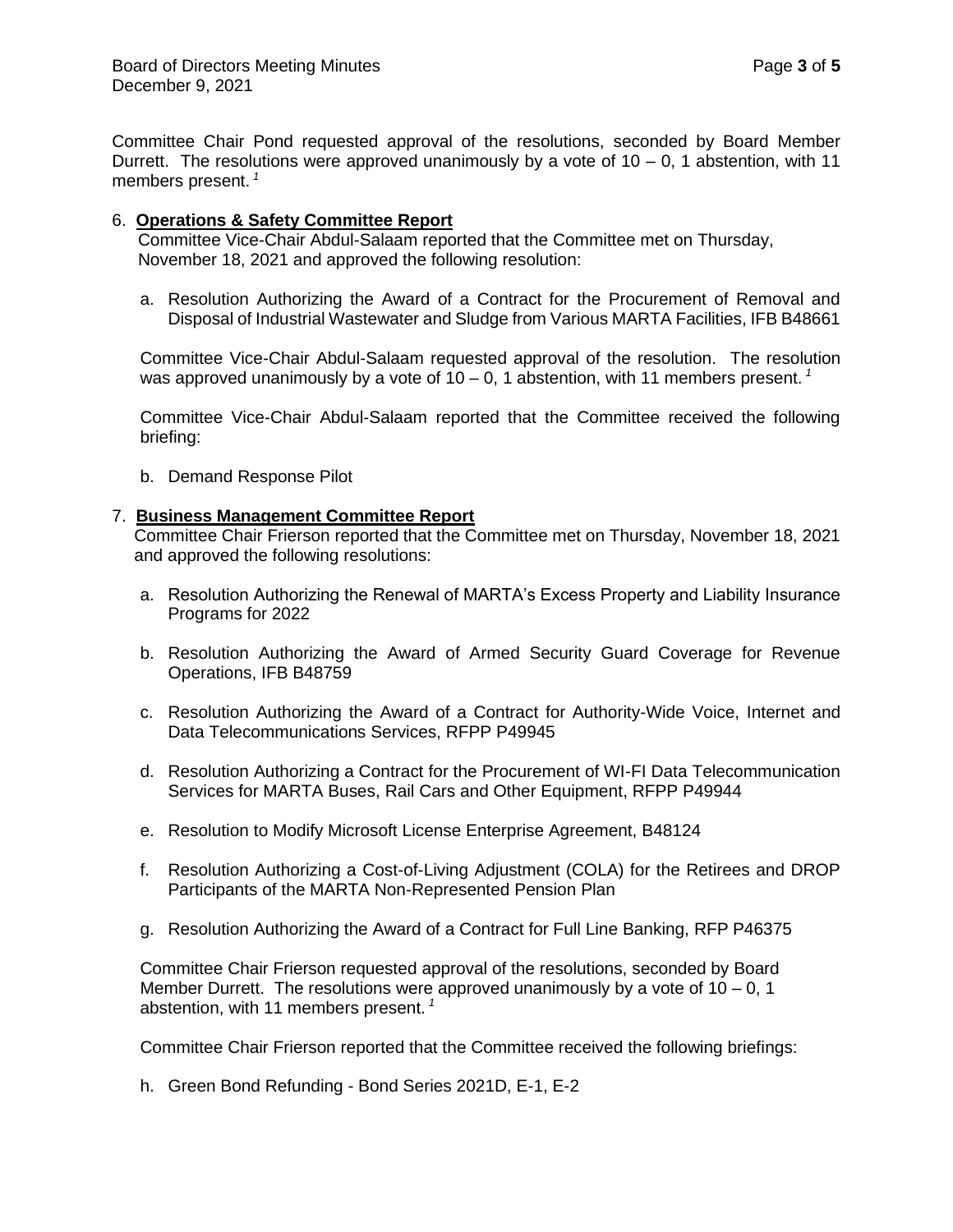- i. FY 2022 September Financial Highlights and Financial Performance Indicators
- 8. Board Chair Rita Scott asked Elizabeth O'Neill to read the item added to the Board agenda from the Executive Session. Elizabeth O'Neill requested approval of the matter of Mallard vs. MARTA, Civil Action # 16-A 59864 in the State Court of DeKalb County, requesting approval of a \$1.5 million settlement.

Board Member made a motion to approve, seconded by Board Member Hardage. The settlement was approved unanimously by a vote of  $10 - 0$ , 1 abstention, with 11 members present.*<sup>1</sup>*

#### 9. Nominating Committee Report

 Committee Chair Ashe reported that the Nominating Committee met on Thursday, December 9, 2021. The Committee unanimously nominated the current officers to serve for another year.

- Rita Scott, Chair
- Roberta Abdul-Salaam Vice Chair
- Freda Hardage, Immediate Past Chair
- Robert Ashe, III, Treasurer
- Roderick Frierson, Secretary

Committee Chair Ashe requested approval of the officers for 2022, seconded by Board Member Durrett. The nominations were approved unanimously by a vote of  $10 - 0$ , 1 abstention, with 11 members present. *<sup>1</sup>*

10. 2022 Schedule of Board and Standing Committee Meetings

Board Chair Rita Scott asked for a motion to approve the 2022 Schedule of Board and Standing Committee meetings. A motion to approve was made by Board Member Ashe, seconded by Board Member Hardage. The schedule was approved unanimously by a vote of 10 – 0, 1 abstention, with 11 members present. *<sup>1</sup>*

11. Proclamation Commending Elizabeth M. O'Neill for her service to MARTA

Board Chair Rita Scott asked for a motion to approve the Proclamation Commending Elizabeth M. O'Neill for her service to MARTA. A motion to approve was made by Board Member Ashe, seconded by Board Member Durrett. The Proclamation was approved unanimously by a vote of 10 – 0, 1 abstention, with 11 members present. *<sup>1</sup>*

#### 12. **Other Matters**

None

13. **Comments from the Board**  None